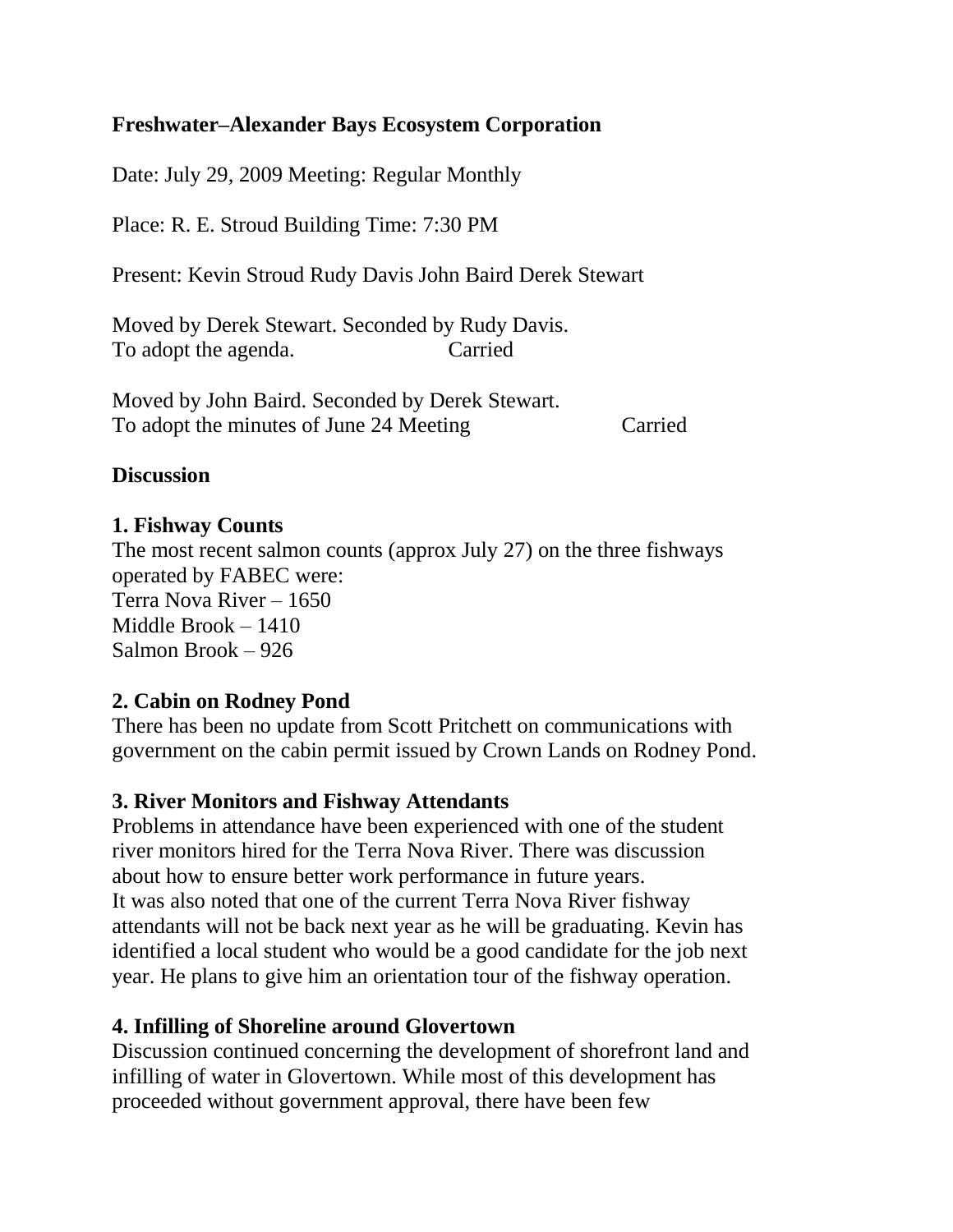repercussions for landowners. The Department of Environment and Conservation is known to have turned down applications to infill shoreline property, but has not taken action against landowners who have proceeded without a permit. This is obviously a case where it pays to ask for forgiveness rather than ask for permission.

Relevant legislation and policies include:

Provincial (http://www.env.gov.nl.ca/Env/env/waterres/Policies/PolicyList.asp)

- *Water Resources Act,* Sections 48 and 64
- Water Resources Division Policy Directives
- W.R. 91-1 Infilling of Water
- W.R. 96-1 Floodplain Management
- W.R. 97-1 Development in Shore Water Zones Federal
- Fisheries Act Sections 35, 36, and 37

(http://www-heb.pac.dfo-mpo.gc.ca/habitat\_policy/hab\_law\_article/hablaw\_e.htm)

DFO Operational Statement on Cottage Lot Development

(http://www.dfo-mpo.gc.ca/oceans-habitat/habitat/modernizing-moderniser/epmppmpe/ nl/pdf/cottage\_e.pdf)

# **5. Proposed Cranberry Farm near Drovers Brook**

A proposal to develop a cranberry farm near Drovers Brook has been registered with the Department of Environment and Conservation with a deadline for comments of August 4th. It was agreed that FABEC should submit a letter asking that several concerns be addressed.

- The effect of water removal on trout spawning habitat
- Effect on waterfowl habitat
- Effect of fertilizers and pesticides on water quality and aquatic habitat

# **6. Workers Compensation**

Kevin indicated that the bill for workers compensation will be paid.

# **7. Liability Insurance**

As a condition of our fishway contract with DFO, FABEC must maintain a liability insurance policy. The bill this year is about \$1,000. Moved by Rudy Davis. Seconded by John Baird. To renew our insurance policy at a cost of approximately \$1000